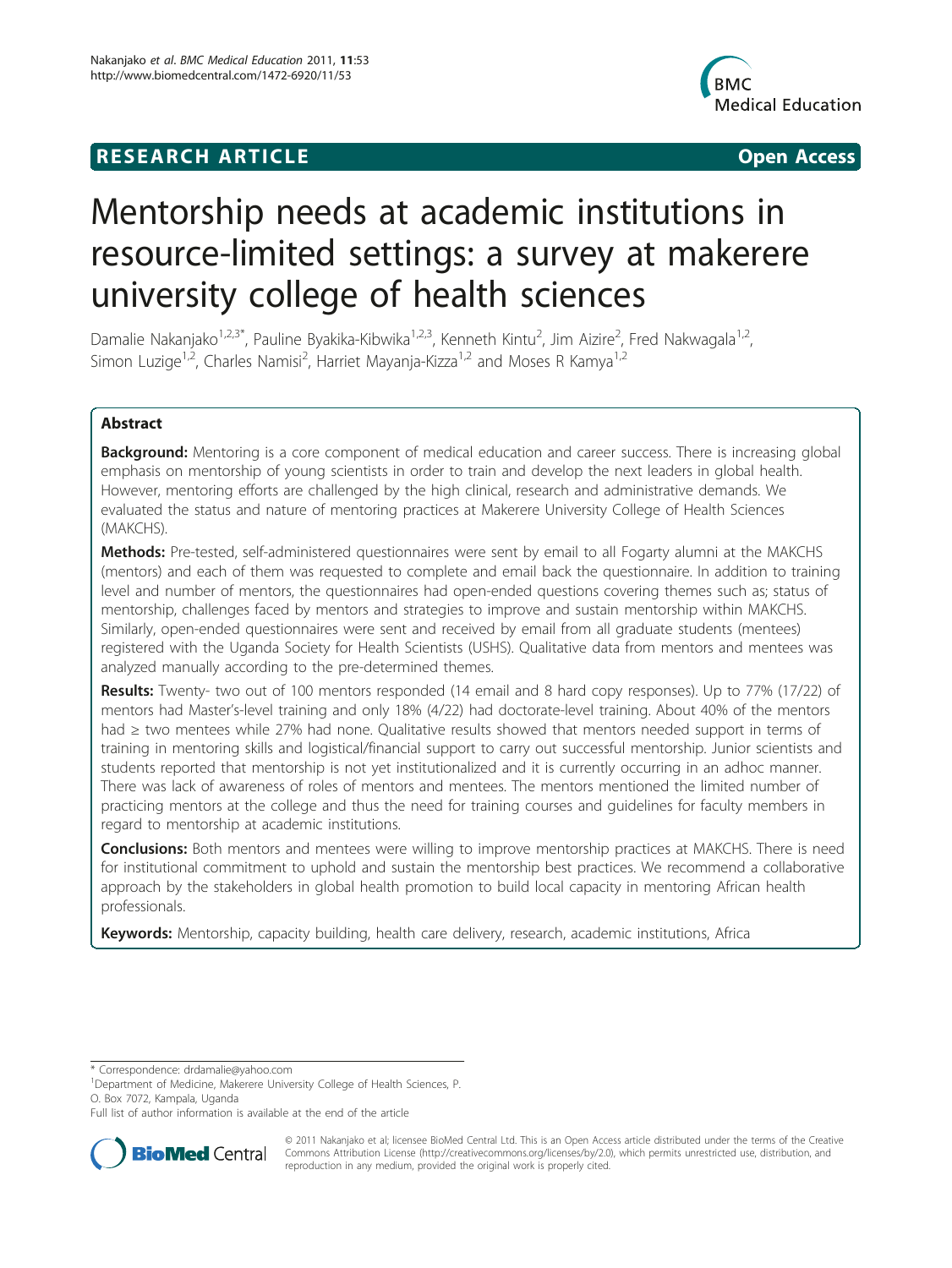# Background

Mentoring, defined as a partnership in personal and professional growth and development, is a core component of medical education and career success [[1,2\]](#page-5-0). However, mentoring efforts are challenged by high clinical, research and administrative demands on the mentors [[3](#page-5-0),[4](#page-5-0)]. These challenges are underscored in developing countries where faculty members are overwhelmed with clinical roles as well as teaching and administrative responsibilities. Furthermore, mentoring practices are yet to take root at many academic institutions in resource-limited settings.

Currently, there is global emphasis to increase mentorship of young scientists in order to train the next leaders in global health [\[2](#page-5-0),[5\]](#page-5-0). In Uganda, the need for effective mentors has gradually risen over the past 5 to 10 years with the increasing number of well-trained professionals entering the work-force. Makerere University College of Health Sciences (MAKCHS), the largest medical school in the country, is taking lead in establishing institutionalized mentorship together with other local and international stakeholders in promoting excellence in education, research and health care delivery [[6\]](#page-5-0). Once established, there is need to ensure sustainability of mentoring best practices at African academic institutions. It is in this context that this study was designed as a needs assessment survey to identify the gaps in mentoring practices at MAKCHS that can be addressed in an effort to create an academy of mentors in the region.

Using quantitative and qualitative methods, we set out to; 1) determine the status of mentoring practices, 2) describe the perceptions of mentors and mentees and 3) identify the challenges and recommendations of mentors and mentees in regard to effective mentoring at MAKCHS. Results from this study provide baseline data on mentoring needs that are critical to the formulation and sustainability of academic mentoring programs at academic institutions in sub-Saharan Africa (SSA).

## Methods

#### Study population

This study was conducted by the Uganda Society for Health Scientists (USHS) and the Uganda Fogarty Alumni Association (UFAA). USHS consists of at least 700 Ugandan scientists in the fields of but not limited to basic sciences, health systems, clinical care and behavioral sciences. USHS has contacts for all current graduate students that have attended at least one USHSorganized meeting. UFAA, an interest group within USHS, consists of up to 180 Fogarty alumni that are part of USHS of whom majority (60%) are faculty members at MAKCHS. Both teams have junior and senior scientists and provide several opportunities for mentoring, dissemination of research findings, networking, and training in research related fields. The study population was a convenience sample of the Fogarty alumni that are faculty members at MAKCHS.

#### Study procedures

This was a qualitative study using self-administered open-ended questionnaires that were completed by a convenience sample of MAKCHS faculty members (mentors) and graduate students (mentees) registered with USHS. Pre-tested, self-administered questionnaires for mentors were sent by email to all Fogarty alumni at the MAKCHS (mentors) and each of them was requested to complete and email back the questionnaire. Follow up phone calls were made to faculty members that did not respond to emails to whom hard copies were hand-delivered and collected after completion. In addition to demographic data, training and number of mentors, the questionnaires had open-ended questions covering themes such as; status of mentorship, challenges faced by mentors and strategies to improve and sustain mentorship within MAKCHS. Similarly, openended questionnaires were sent to and received by email from all graduate students (mentees) registered with USHS. Themes covered in the mentee's questionnaire included status of current mentor-mentee relationships, challenges faced and possible solutions to improve mentor mentee relationships. Completion of each questionnaire required at least 15 minutes. Qualitative data from mentors and mentees was analyzed manually according to the themes pre-determined by expert opinion of the seven-member-UFAA steering committee.

#### Results

#### Mentors characteristics and needs at MAKCHS

Twenty- two out of 100 mentors responded (14 email and 8 hard copy responses). Majority of the mentors were within the ages of 30-49 years and 68% were of male gender. Up to 77% (17/22) of the available mentors had Master's level training and only 18% (4/22) had doctorate level training. The current mentors are involved in research in the areas of clinical medicine, basic sciences, health systems as well as behavioral sciences and their areas of mentorship included clinical medicine, medical ethics, professionalism and research. About 40% of the mentors had two or more mentees while 27% had none. It was noted that mentors needed support in terms of training in mentorship skills and logistical/financial support to carry out successful mentorship (see Table [1](#page-2-0)).

#### Perspectives of mentees

We had 9 mentee respondents (5 emails and 4 hard copies). All mentees were within the 20-30-year age group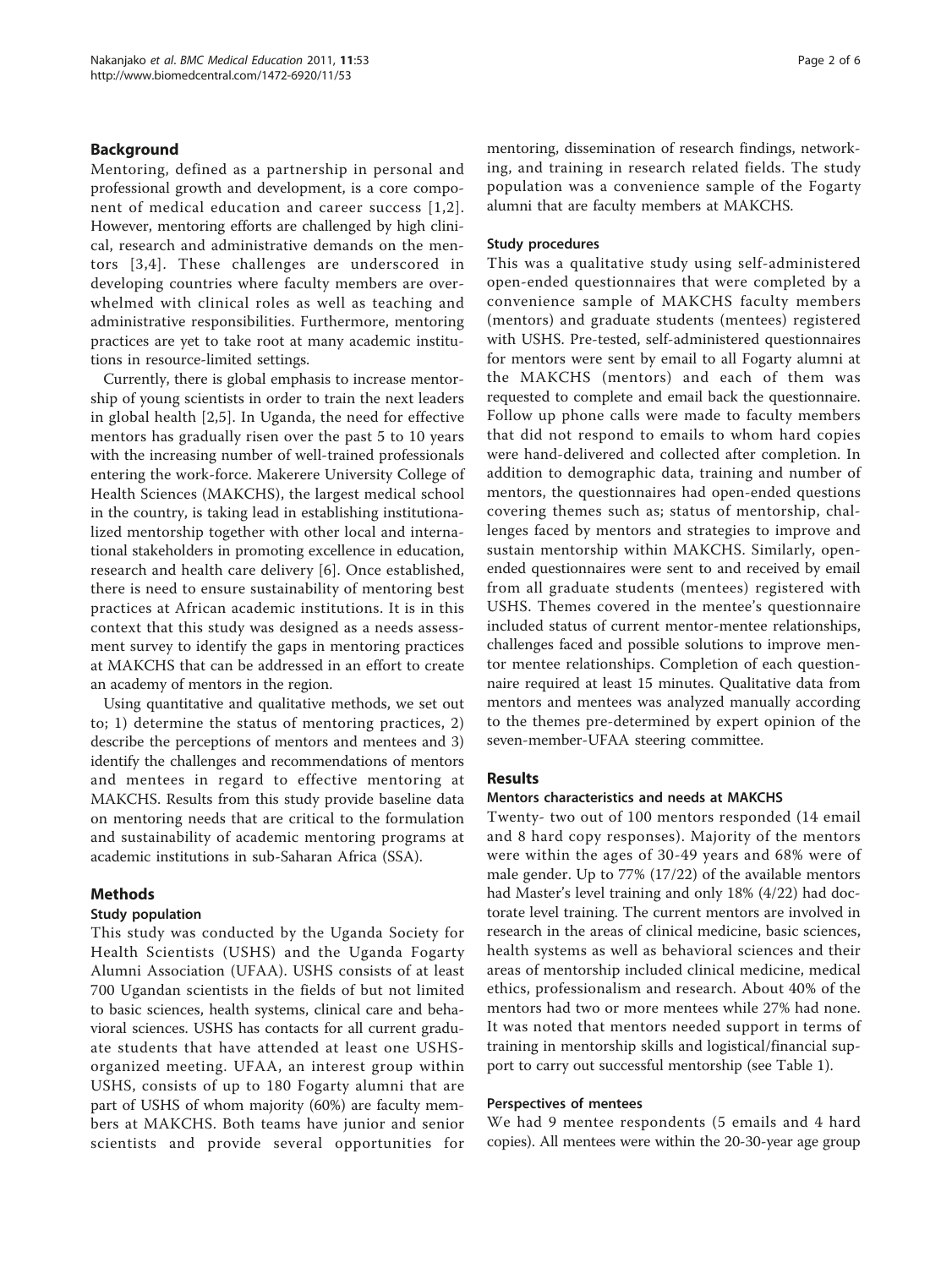<span id="page-2-0"></span>

| Table 1 Status of mentorship practices at Makerere |  |
|----------------------------------------------------|--|
| <b>University College of Health Sciences</b>       |  |

|                                                       | <b>Mentors</b>        | $N = 22$<br>respondents |
|-------------------------------------------------------|-----------------------|-------------------------|
|                                                       |                       | n (%)                   |
| Age group (years)                                     | 30-39                 | 10 (46)                 |
|                                                       | 40-49                 | 8(36)                   |
|                                                       | $50 - 60$             | 4(18)                   |
| Gender                                                | Male                  | 15 (68)                 |
| Level of education                                    | Masters degree        | 17(77)                  |
|                                                       | Doctorate             | 4 (18)                  |
|                                                       | <b>Bachelors</b>      | 1(5)                    |
| Principal area of research*                           | Clinical<br>Medicine  | 10(44)                  |
|                                                       | Health Sciences       | 7(30)                   |
|                                                       | Basic sciences        | 16(31)                  |
| Areas of mentorship*                                  |                       |                         |
|                                                       | Professionalism       | 13(33)                  |
|                                                       | Clinical<br>Medicine  | 10(25)                  |
|                                                       | Research field        | 17(43)                  |
| Number of mentees at the<br>moment*                   |                       |                         |
|                                                       | <b>One</b>            | 7(37)                   |
|                                                       | Two and more          | 9(47)                   |
|                                                       | None                  | 3(16)                   |
| <b>Number of mentees</b><br>one can handle in a year* |                       |                         |
|                                                       | Less than five        | 18 (82)                 |
|                                                       | Five to Ten           | 3(14)                   |
|                                                       | More than Five        | 1(5)                    |
| Kind of support needed*                               | Training              | 20(41)                  |
|                                                       | Logistical<br>support | 15 (31)                 |
|                                                       | Financial<br>support  | 14 (29)                 |

\*Some mentors gave multiple responses

and 8 out of 9 were of male gender. In general, mentees reported that mentorship is not yet institutionalized and it is currently occurring in an adhoc manner. This was presented by some of the respondents as lack of interest in career development. They said, "Mentorship is not taken seriously by mentors and mentees", "We do not have as much opportunity to be mentored until we get jobs to work in the research setting", Mentorship in the school of medicine is mentee-driven", "Mentorship is currently not well organized", "Mentorship starts very late when the program

is about to end". The mentees mentioned challenges of limited time that is devoted to mentorship and limited time for mentor-mentee meetings. "Our mentors are usually very busy and not available', "There is a severe lack of time to meet my mentor", they reported. Mentees expressed the lack of awareness of their roles as mentees not to mention the roles of their mentors. "I meet my mentor when I have a problem, and it is not clear what my roles as a mentee are and what my mentor's roles are", "I have supervisors but I really don't consider them mentors because they are only concerned about my academic performance", they reported. In regard to the proposed solutions, the mentees recommended that the institution should endeavor to facilitate mentor-mentee matching. They suggested, "There is need to provide opportunities for interaction between mentors and mentees to support initiation of mentor-mentee relationships", "Students/junior scientists should be encouraged to actively approach mentors of their choice". In addition, mentees recommended improvement of mentoring skills among mentors and supervisors at the college (see Table 2). They reported, "Mentees should be trained on their roles and expectations in the mentor-mentee relationships", "Mentors focus mainly on the research and forget other aspects of our lives", "Mentorship should include aspects of management, personal life, finances, etc".

# Perspectives of the mentors

Overall, the mentors mentioned that there were very few available and/or practicing mentors at the college. One mentor mentioned, "We have very few available mentors". Another mentor mentioned, "Most of the post graduate students approach me personally for help with writing proposals, theses, abstracts etc; and often the demand becomes too overwhelming for me to handle". The mentors also mentioned that there was need for

Table 2 Mentees' perspectives about the status of mentoring practices at Makerere University College of Health Sciences.

| <b>Theme</b>                              | Responses                                        |
|-------------------------------------------|--------------------------------------------------|
| Status of mentorship                      | Lack of specific academic<br>mentorship program  |
| Challenges facing mentorship<br>practices | Adhoc method of choosing mentors                 |
|                                           | Limited time allocated to mentorship             |
|                                           | Limited awareness of roles of<br>mentors/mentees |
| How mentorship can be<br>improved         | Facilitation of mentor-mentee<br>matching        |
|                                           | Improvement of mentoring skills                  |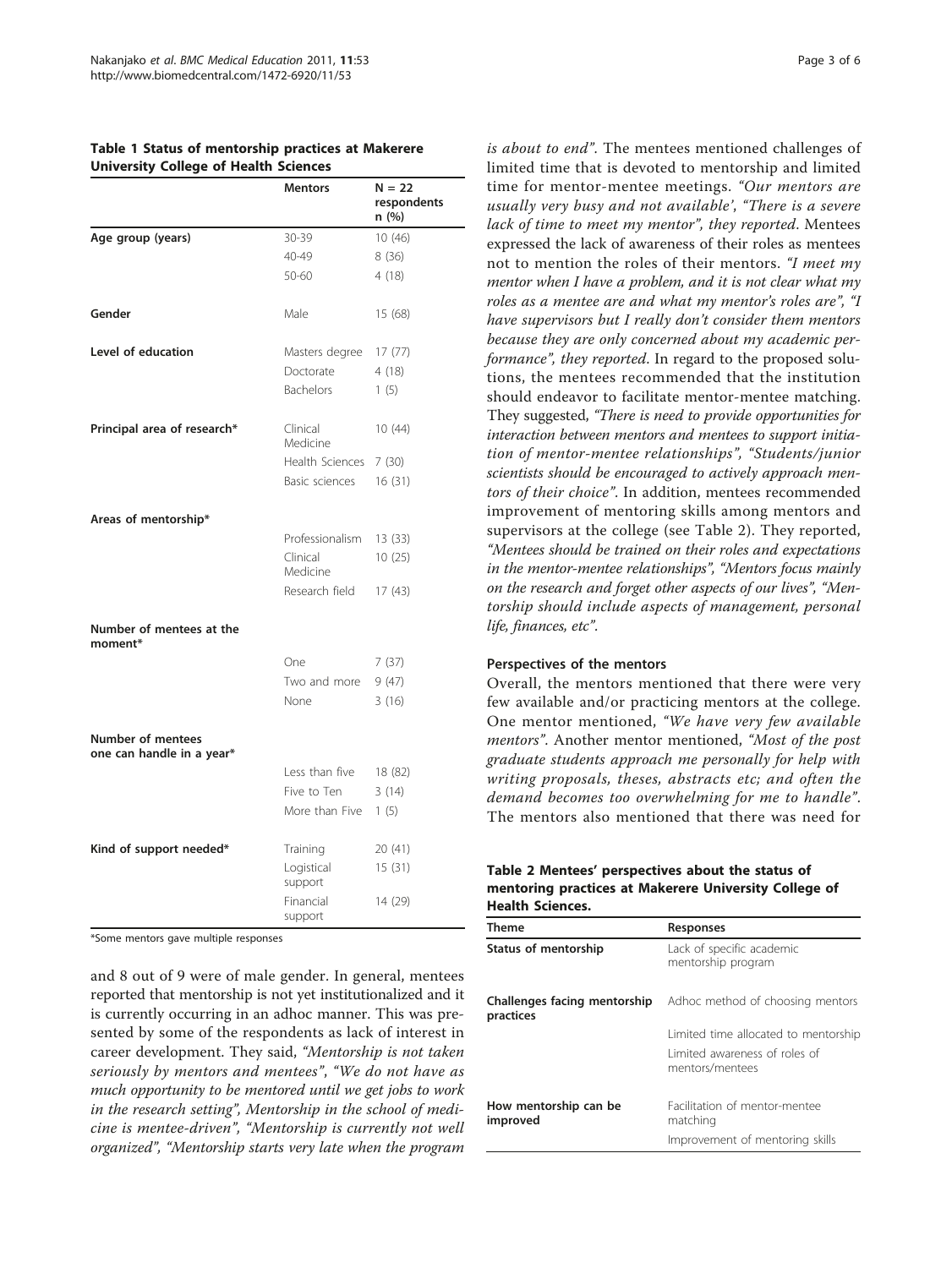training courses and guidelines for faculty members/ potential mentors in regard to mentorship in academic institutions. "Mentors need guidelines and courses on how to mentor", "Mentors do not know what is expected of them", "Mentors and mentees should know what is expected of them", they reported. Similarly, they noted the lack of a mentorship program at the college together with the limited personnel, skills and logistics to carry out effective mentorship. "There is no system within the school of Medicine to sustain the program", "We need to be facilitated to have our mentor-mentee activities in order to have better results", two mentors reported.

The mentors recommended establishment of an academic mentorship program within the institution as reported, "Institutionalize mentorship and put systems in place to sustain it" and they encouraged strategies to initiate mentor-mentee relationships.

"There is need to encourage initiation of mentor-mentee relationships", "Provide opportunities for professional interaction to share skills in mentorship, learn from others and improve mentoring skills", "The college teachers should encourage the juniors to pick interest in career development". Similar to mentees, mentors recommended improvement of mentoring skills; "Equip mentors with mentorship skills", "Train mentors on the process of mentoring and mentoring best practices". In regard to motivating mentors, they mentioned the need for institutional recognition of faculty members that have mentored many people. "The institution should recognize people that have mentored many people". The mentors proposed resource mobilization as a strategy to sustain mentorship; "Mentors should be trained to compete for grants that can help to sustain mentorship activities" (see Table 3).

# **Discussion**

We found that majority of the faculty members at MAKCHS had adequate training and experience in basic sciences, clinical medicine, epidemiology and related fields; all of which make them suitable to mentor undergraduate and graduate students as well as colleagues. In general, both mentors and mentees mentioned few numbers of mentors, limited mentoring skills, lack of time to meet and lack of logistical support as the main challenges. The recommendations made on how to improve mentorship included; institutional support to set up an academic mentoring program at the College, facilitation of mentor-mentee matching processes, training mentees and mentors on their roles and responsibilities and motivation of mentors by institutional recognition.

# Limited pool of mentors

Up to 40% of mentors had  $\geq$  two mentees while 27% had none. Results from this survey are comparable to reports from a systematic review where up to 20% of

| Table 3 Perspectives of mentors (faculty members) at     |
|----------------------------------------------------------|
| Makerere University College of Health Sciences about the |
| status of mentorship                                     |

| Theme                                            | Responses                                                         |
|--------------------------------------------------|-------------------------------------------------------------------|
| Status of mentorship                             | Low critical mass of mentors                                      |
|                                                  | Limited mentorship skills                                         |
| <b>Challenges facing</b><br>mentorship practices | Academic mentorship program at the<br>college                     |
|                                                  | Initiation of mentor-mentee relationships                         |
|                                                  | l imited awareness of roles of mentors/<br>mentees                |
|                                                  | Lack of logistics for mentorship program                          |
|                                                  | Limited interest by mentees in pursuing<br>academic careers       |
| How mentorship can be<br>improved                | Establishment of an academic mentorship<br>program at the college |
|                                                  | Improvement of mentoring skills                                   |
|                                                  | Motivation of mentors by institutional<br>recognition             |
|                                                  | Resource mobilization to support<br>mentoring activities          |

faculty members did not have a mentor [[1](#page-5-0)]. Our data reflects a limited pool of mentors and this is supported by the qualitative data where some mentors feel overwhelmed by a big number of mentees. It is therefore critical for the College to explore all possible strategies to increase the critical mass of mentors. One possible strategy is to redefine the roles and responsibilities of faculty members and re-emphasize the fact that faculty members/scientists/teachers/clinicians have professional obligation to educate and mentor the next generation of the profession's practitioners [[2](#page-5-0)]. The USHS and UFAA have a consortium of scientists that could be supported to develop mentoring skills and contribute to the pool of mentors at MAKCHS. However, there is need to address other challenges that include retaining physicians in academic medicine and dedication of adequate resources to support teaching and scholarly work.

## Improvement of mentorship skills

Both mentors and mentees expressed the need to acquire the actual skills to establish and sustain fruitful mentor-mentee relationships. This is probably why mentees were dissatisfied with the time allocated to them by mentors while the mentors were also dissatisfied with the low enthusiasm shown by mentees. Similarly, some mentees were concerned that their mentorship was limited to academic performance with limited or no attention to individual well being. This implies the need for attitude change with an effort to make mentor-mentee relationships mutually beneficial. There is evidence, from other academic mentoring programs, to show that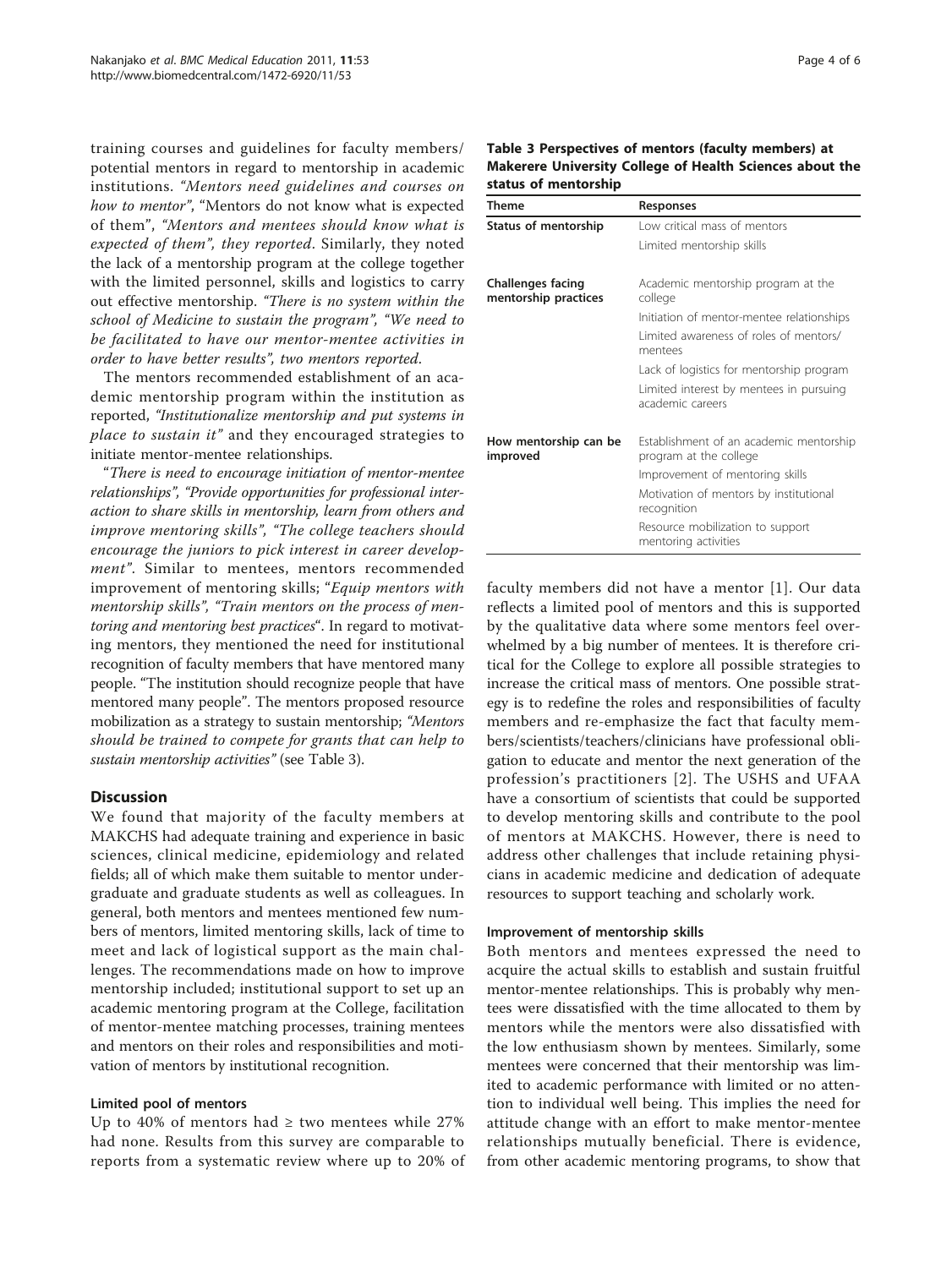the mentor's roles range from informal personal support to formalized mentorship relationships [\[1,7,8](#page-5-0)]. Thus the need to diversify the scope of mentoring activities to include medical ethics, professionalism, personal support, research implementation, dissemination and translation into policy in order to impact health policies and service delivery and maximize the benefits to the mentors, mentees and the entire community. The senior leadership and faculty members should get involved in the schools' mentorship program to train, explore and promote effective mentoring skills [\[9](#page-5-0)].

We encourage MAKCHS and other African academic institutions to invest in innovative ways to implement and expand the utilization of the recently launched 'Mentor's manual for health sciences training in Africa' [[6\]](#page-5-0). The Academic Alliance for AIDS care and prevention in Africa and the Botswana-Harvard AIDS Institute Partnership for HIV Research and Education are examples of models where local and international collaborations have partnered to train and mentor African scientists in HIV/ AIDS care through clinical care and research scholarships [[5,10](#page-5-0)]. These provide innovations and strategies that can be utilized to enrich mentorship practices at academic institutions in similar settings. There is need to apply and expand these capacity building models beyond HIV/ADS care to improve mentorship practices in all relevant fields at African academic institutions.

## Protected time for mentorship

There was a general outcry by both mentors and mentees that there was limited time to devote to mentorship activities. This is probably due to 1) the limited number of available mentors for the large number of young scientists that need mentors and 2) the lack of protected time allocated to mentorship since the senior scientists are busy struggling to balance responsibilities of teaching, clinical care and research. There is evidence that mentorship programs are improved through provision of protected time to faculty members to participate in career development efforts such as the mentoring program [[2,11\]](#page-5-0). In addition, faculty members should be encouraged to participate actively in scholarly activities to develop academic skills and credibility for competitive international grants [\[5](#page-5-0)] to support capacity building and mentorship. Thus, the need for regular training of faculty members in scientific writing and competitive 'grantsmanship' in order to maximize the benefits of both mentors and mentees in regard to career development [[11](#page-5-0)].

#### Logistical support for mentorship

It was mentioned that mentors needed logistical support to effectively perform their mentorship activities. There is need for academic institutions to identify and propose strategies to overcome the economic and organizational barriers to effective mentoring by all faculty members [[11\]](#page-5-0). This study did not provide details on how current mentoring activities are conducted, monitored and evaluated in the absence of a formal mentoring program at MAKCHS. Effective mentorship is pertinent to excellence in medical education, research and service delivery; therefore, operational studies are required in this area. More so to quantify the mentoring needs in terms of personnel, time and cost requirements for an effective mentoring program [[1\]](#page-5-0) within the constraints of limited resources in sub-Saharan Africa.

The main limitation for this study was the low response rate of the scientists that were contacted to participate in the survey despite attempts to follow them up with reminders. Follow-up telephone reminders were made to participants that did not respond to emails and these were followed with printed questionnaires and reminders prior to collection of the completed questionnaires. The low response could reflect the low priority that mentorship activities take amidst the overriding patient care, teaching and administrative needs thereby amplifying the need to re-emphasize mentorship despite the busy schedules of faculty members.

#### Conclusion

Both mentors and mentees are willing to improve mentorship practices at MAKCHS. There is need for institutional commitment to uphold and sustain the mentoring best practices for the next generation of leaders in health and related fields. We recommend a collaborative approach by local and international stakeholders in global health promotion to design and test innovative ways of building local capacity in mentoring African health professionals in order to develop leaders that will mitigate the challenges facing global health.

#### Acknowledgements

This study was funded by NIH Research Grant # D43 TW000011 funded by the Fogarty International Center (FIC) through the AIDS International Training and research program (AITRP) at Case Western Reserve University, Cleveland, Ohio, USA. The authors acknowledge the MAKCHS faculty members and graduate students that agreed to participate in this study. The authors acknowledge the Gilead-funded Sewankambo clinical research scholarship program at the infectious diseases institute that supported Damalie Nakanjako and Pauline Byakika-Kibwika. In addition, the authors acknowledge the administrative staff of the Uganda Society for health sciences (Richard Senvewo and Isabella Achokotho) for their commitment to ensure completion of this study.

#### Author details

<sup>1</sup>Department of Medicine, Makerere University College of Health Sciences, P. O. Box 7072, Kampala, Uganda. <sup>2</sup>Uganda Fogarty Alumni Association, P.O. Box 7072, Kampala, Uganda. <sup>3</sup>Infectious Diseases Institute, Makerere University College of Health Sciences, P.O. Box 22418, Kampala, Uganda.

#### Authors' contributions

DN, PB, FN, CN, JA, SL and KK participated in the conception of the study, analysis and interpretation of the results. DN drafted the manuscript. HM and MK provided leadership to the conception of the study and